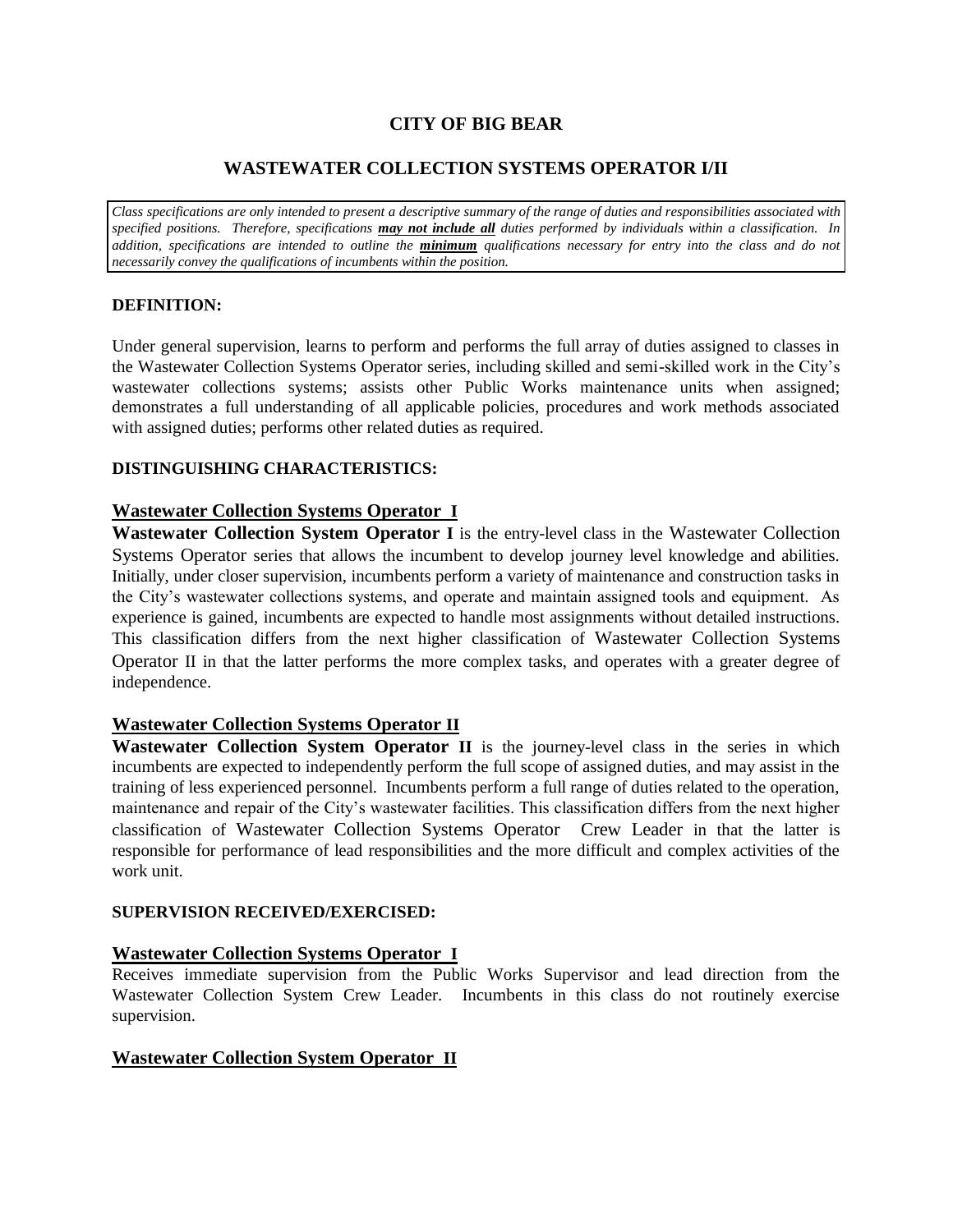Receives general supervision from the Public Works Supervisor and lead direction from the Wastewater Collection System Crew Leader. May exercise functional and technical supervision over season, temporary, part-time or staff assigned for a project.

**ESSENTIAL FUNCTIONS:** *(include but are not limited to the following)*

- Performs maintenance, repair, construction and installation work in wastewater collections systems; inspects assigned areas and corrects and/or reports safety hazards.
- Performs skilled tasks in the installation, maintenance and repair of the City's wastewater system; installs, maintains and cleans wastewater main lines; operates cleaning equipment, including vactor trucks; videos wastewater mains and laterals; repairs and installs manholes and monitors toxic gasses in manholes and vaults using toxic gas detectors; performs lift station maintenance; locates and marks mains and laterals; conducts leak detection tests; assists in the update of the water/sewer atlas; cleans and maintains storm drains.
- Operates equipment in snow plowing, berm reduction, cindering and other snow removal activities.
- Assists in setting up and removal of traffic controls, banners, equipment and furniture for special events.
- Responds to wastewater customer complaints; cleans and disposes of sewage spills; performs sewer dye testing; repairs and installs manholes; maintains wastewater records and daily reports.
- Assists other Public Works maintenance units when required; performs traffic control; operates trucks, backhoes, boom trucks and other light and heavy duty maintenance and construction equipment as assigned; maintains and cleans assigned vehicles and equipment; operates a variety of hand and power tools; inspects tools and equipment for safety and mechanical defects; responds to emergency call-outs as assigned.
- Demonstrates a full understanding of applicable policies, procedures and work methods associated with assigned duties; may provide training to less experienced staff; responds to questions and concerns from the general public; provides customer services and information as is appropriate and resolves public service complaints.
- Establishes positive working relationships with representatives of community organizations, state/local agencies, City management and staff, and the public.

# **PHYSICAL, MENTAL AND ENVIRONMENTAL WORKING CONDITIONS:**

Position requires sitting, standing, walking on level and slippery surfaces, reaching, twisting, turning, kneeling, bending, stooping, squatting, crouching, grasping, and making repetitive hand movement in the performance of daily duties. Incumbents perform manual labor at high altitude. The position also requires both near and far vision when inspecting work and operating assigned equipment. The need to lift, carry and push tools, equipment and supplies weighing 50 pounds or more is also required. Additionally, the incumbent in this outdoor position works in all weather conditions, including wet, snow, hot and cold. The incumbent may use chemicals and lubricants, which may expose the employee to fumes, dust and air contaminants. The incumbent may also be exposed to mechanical, electrical and biological hazards. The nature of the work also requires the incumbent to climb ladders, work at heights over 10 feet, work in confined spaces, use power and noise producing tools and equipment, drive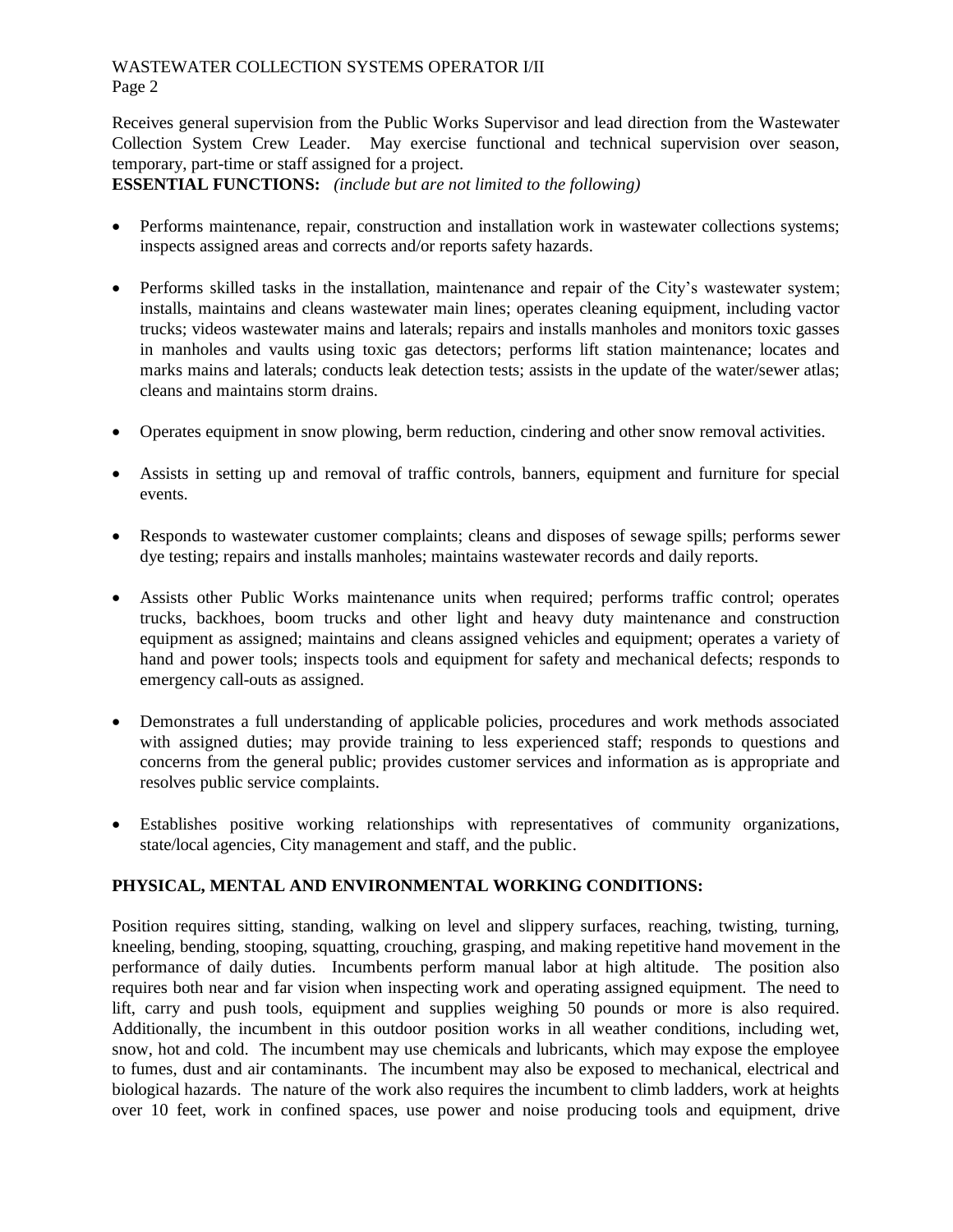motorized vehicles and heavy equipment, and work in heavy vehicle traffic conditions. The incumbent may be required to respond to after hours emergency call-outs.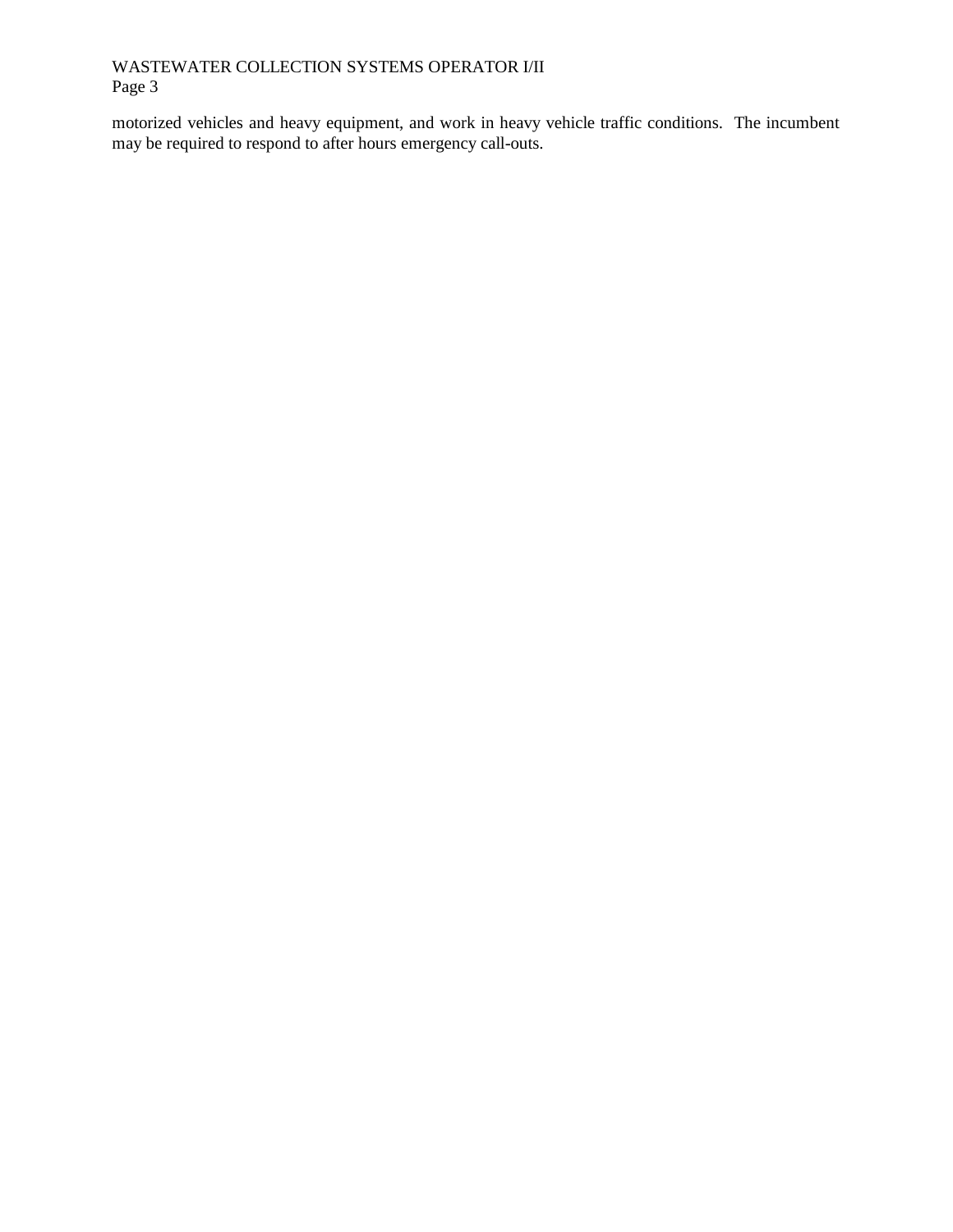Some of these requirements may be accommodated for otherwise qualified individuals requiring and requesting such accommodations.

**QUALIFICATIONS:** *(The following are minimal qualifications necessary for entry into the classification.)*

### **Education and/or Experience:**

Any combination of education and experience that has provided the knowledge, skills and abilities necessary for a **Wastewater Collections Systems Operator I/II.** A typical way of obtaining the required qualifications is to possess the equivalent of:

### **Wastewater Collection Systems Operator I**

One year of experience in wastewater systems, and a high school diploma or equivalent.

### **Wastewater Collection Systems Operator II**

In addition to the above, two years of experience in wastewater systems equivalent to that of a Wastewater Collection Systems Operator I with the City of Big Bear Lake, and a high school diploma or equivalent.

### **License/Certificate:**

## **Wastewater Collection Systems Operator I**

Possession of, or ability to obtain, a valid class B California drivers license. Possession of a valid class A California drivers license with endorsement is preferred.

#### **Wastewater Collection Systems Operator II**

Possession of a valid class A California drivers license with endorsement. Possession of a Grade I Collection Certificate issued by the State of California.

**KNOWLEDGE/ABILITIES/SKILLS:** *(The following are a representative sample of the KAS's necessary to perform essential duties of the position. The level and scope of the knowledge and abilities listed below vary between the I and II levels.)* 

#### **Knowledge of:**

Practices, techniques and materials used in maintenance, construction, mechanics and repair of wastewater collections systems; operational and maintenance characteristics of standard construction and maintenance tools and equipment; safety requirements for operation of vactors, CCTV and other equipment; principles and procedures related to MPDS regulations; methods and techniques of scheduling work assignments; methods and techniques for record keeping; occupational hazards and standard safety practices.

#### **Ability to:**

Perform maintenance, repair and installation of wastewater collection systems; operate a variety of tools and equipment used in wastewater collection systems; operate hand and power tools